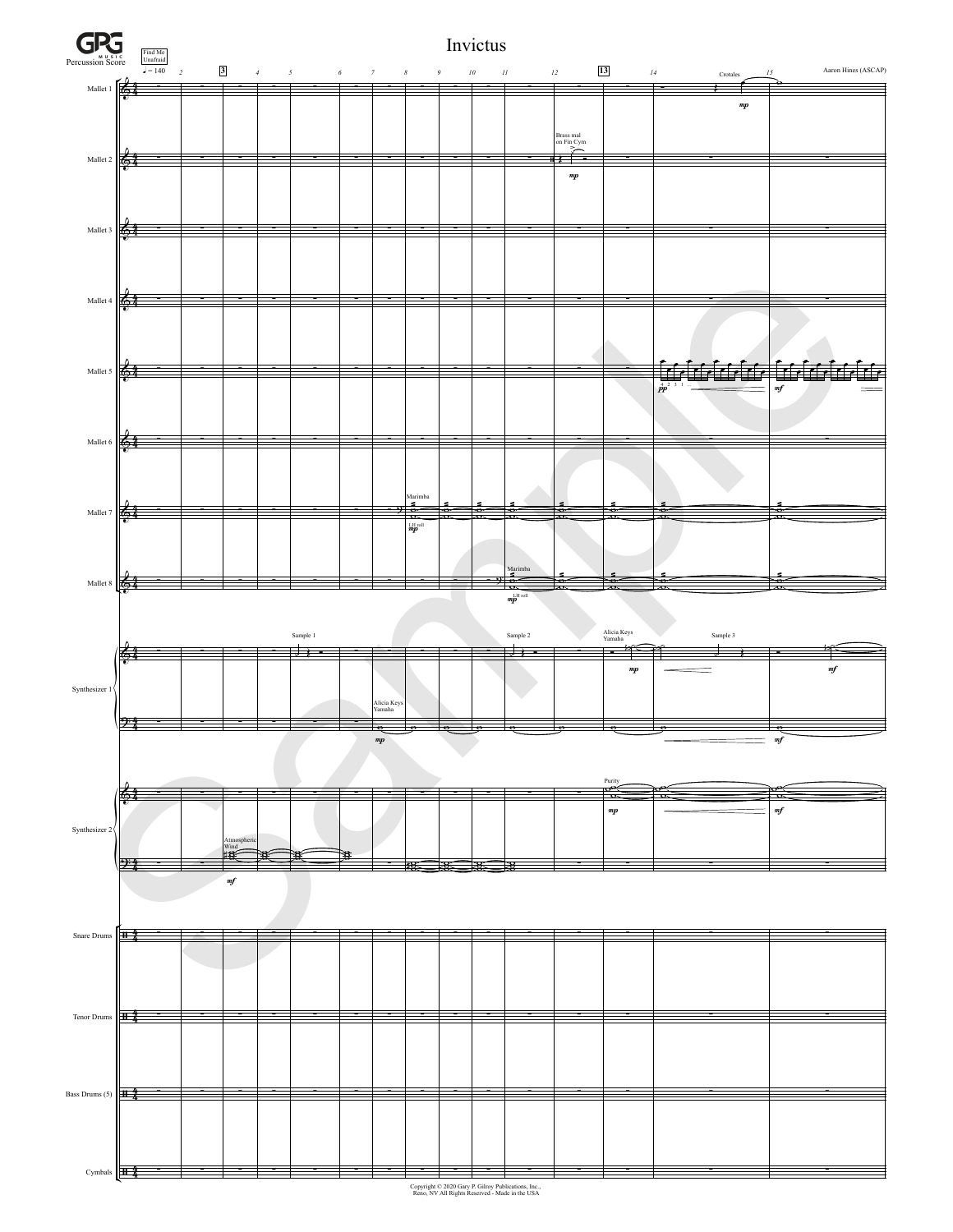## Invictus - Percussion Score - Page 3



¢

 $\mathbf{r}$  /  $\mathbf{r}$  /  $\mathbf{r}$ 

 $Cym$ 

∑ ∑ ∑ ∑ ∑ ∑ ∑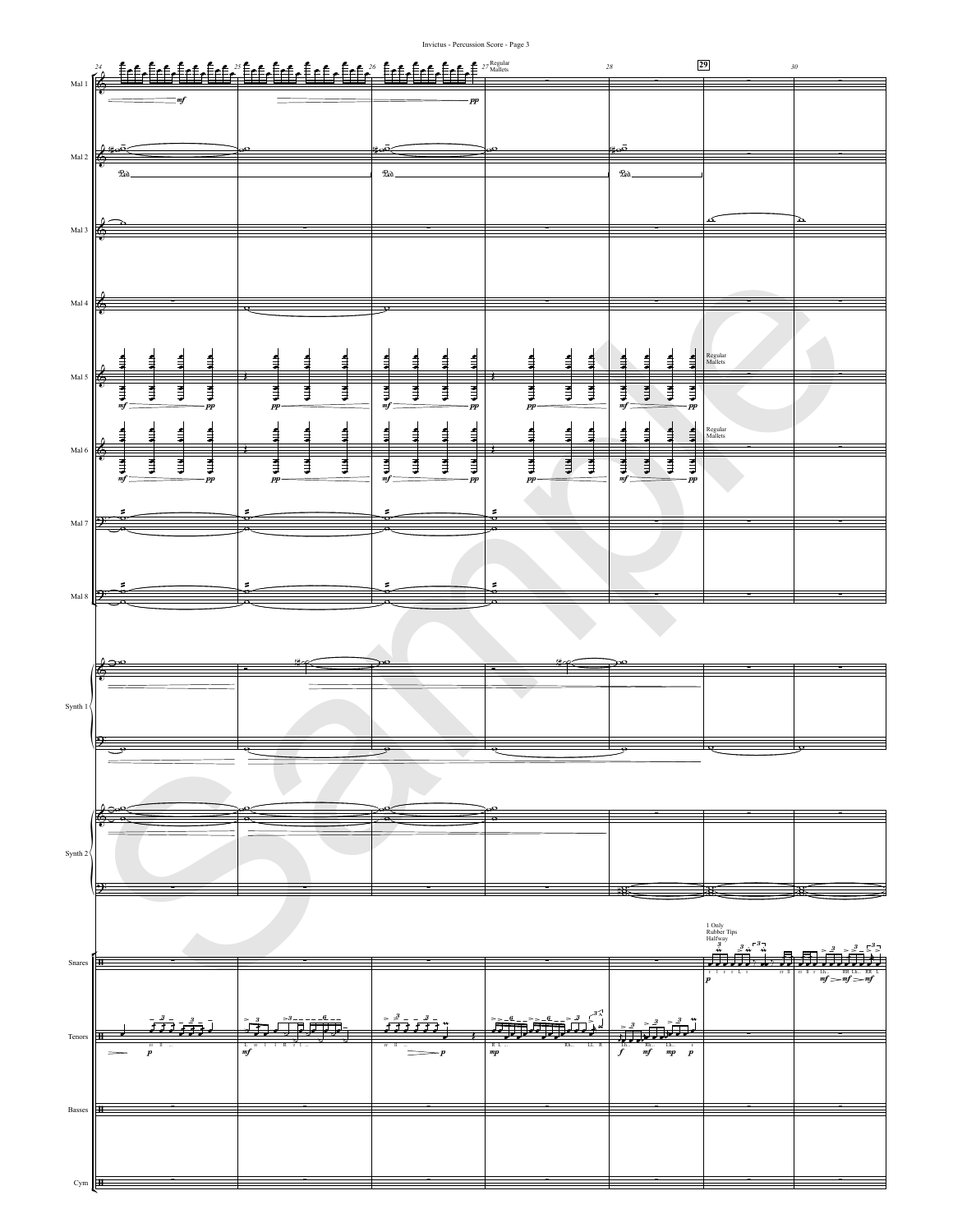

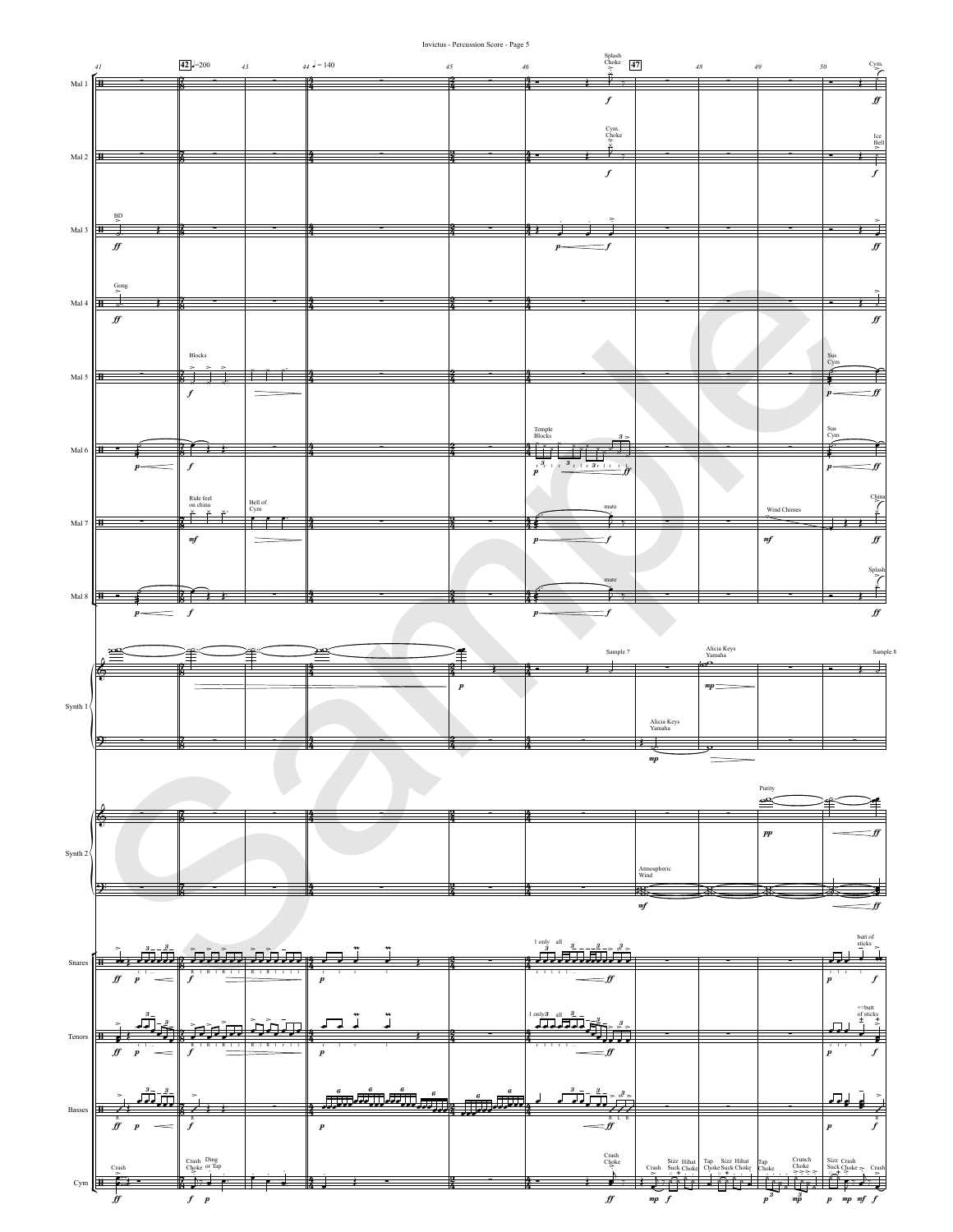# Invictus - Percussion Score - Page

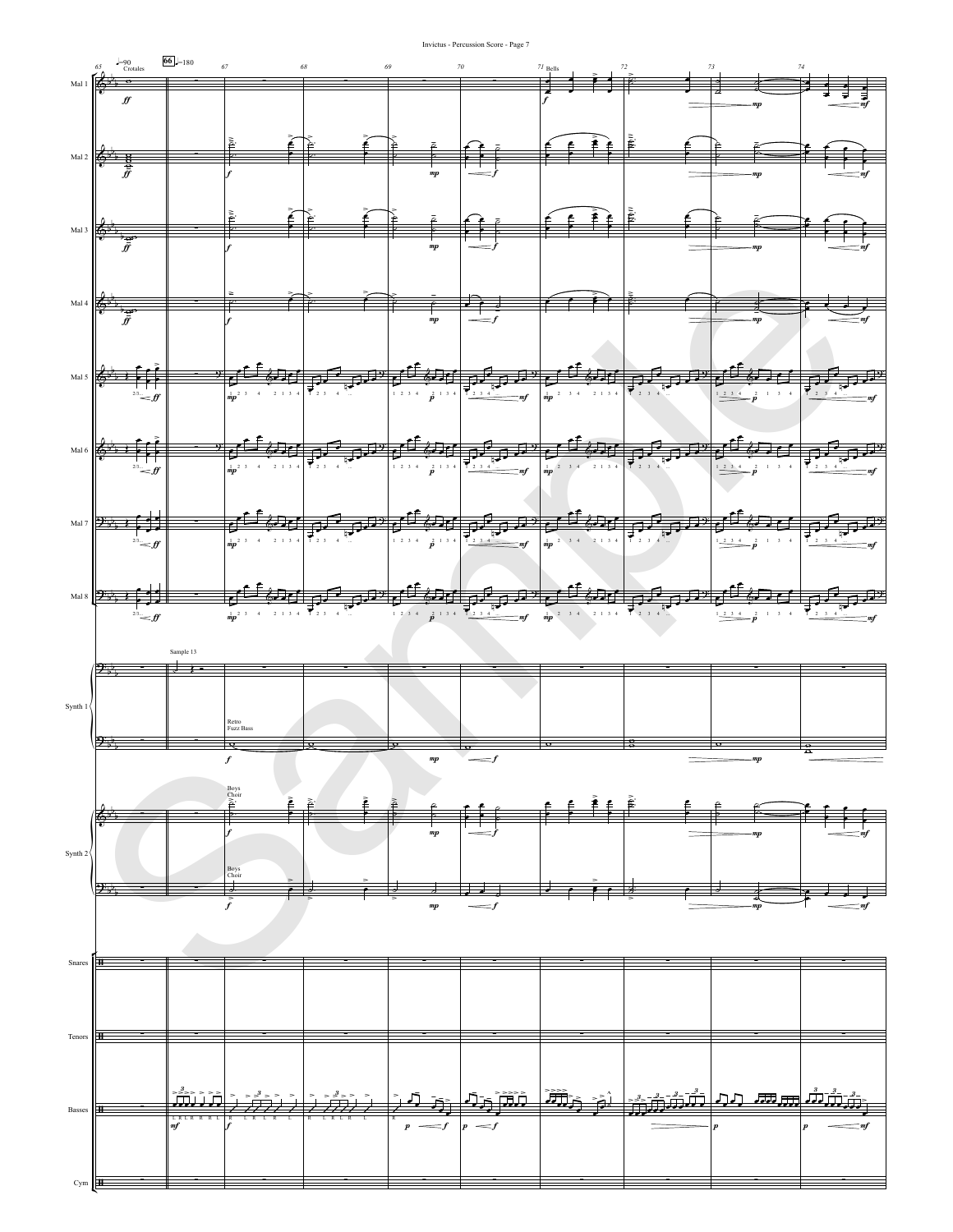### - Percussion Score - Pa

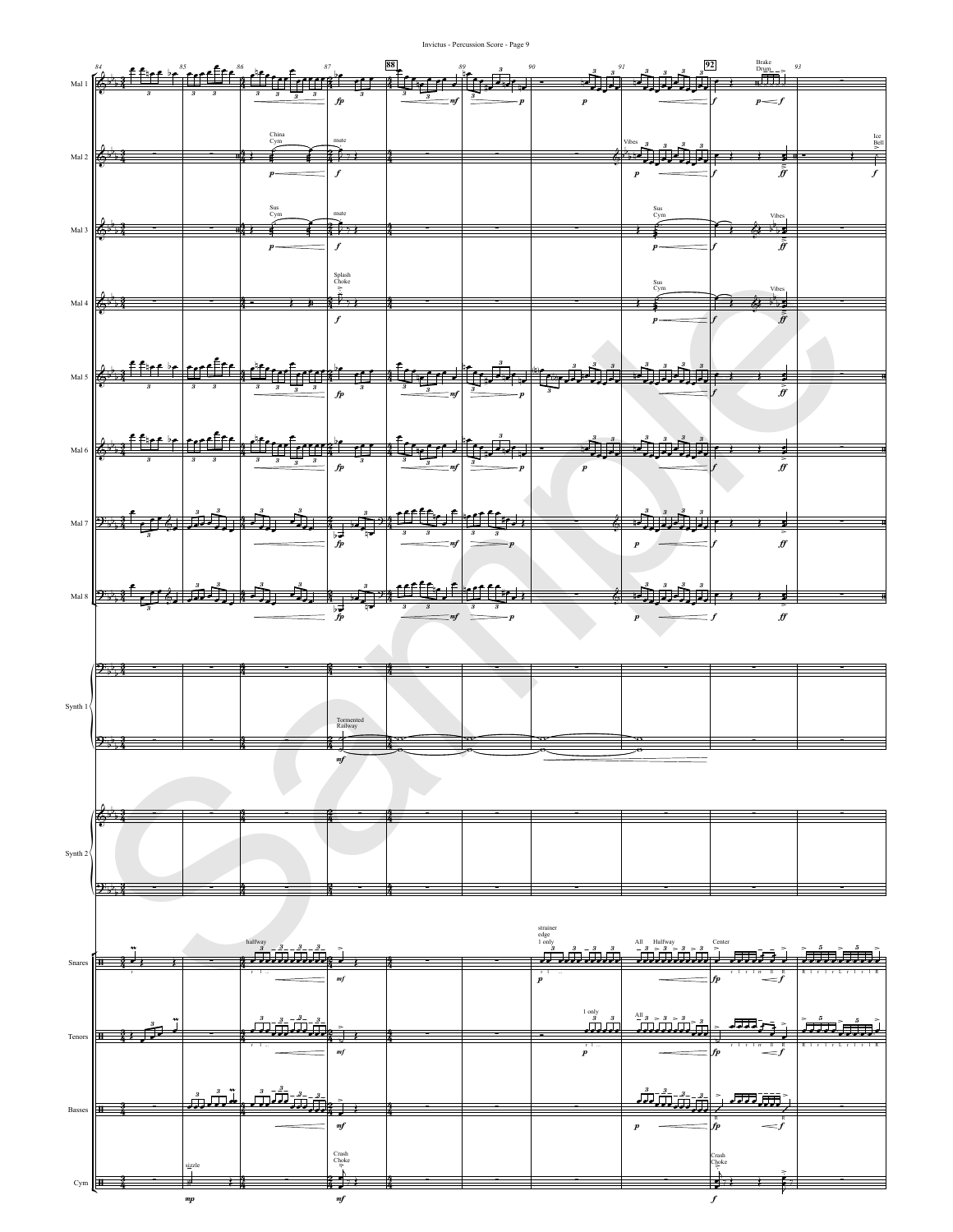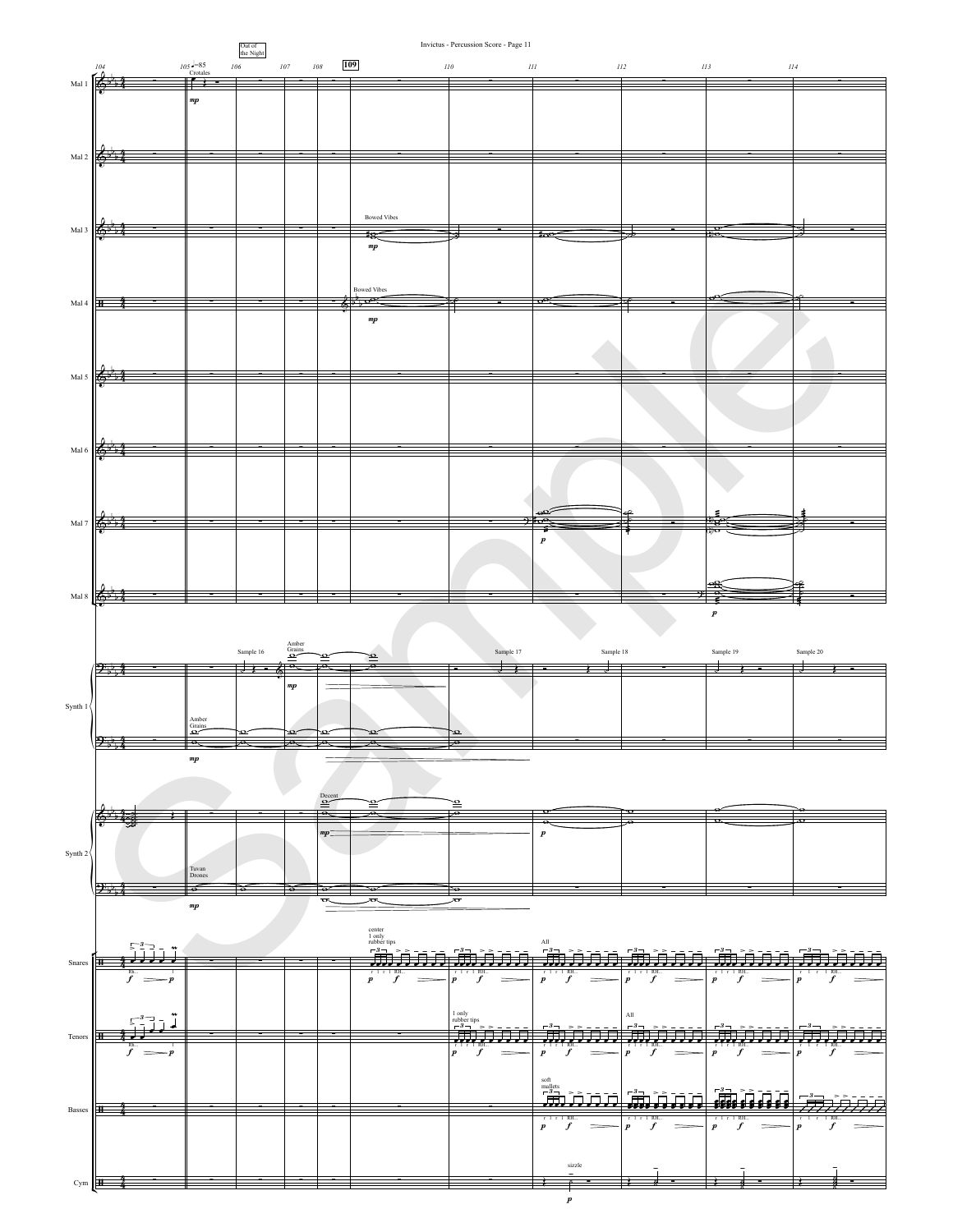

 $f$ ff and  $f$  and  $f$  and  $f$  and  $f$  and  $f$  and  $f$  and  $f$  and  $f$  and  $f$  and  $f$  and  $f$  and  $f$  and  $f$  and  $f$  and  $f$  and  $f$  and  $f$  and  $f$  and  $f$  and  $f$  and  $f$  and  $f$  and  $f$  and  $f$  and  $f$  and  $f$  and  $f$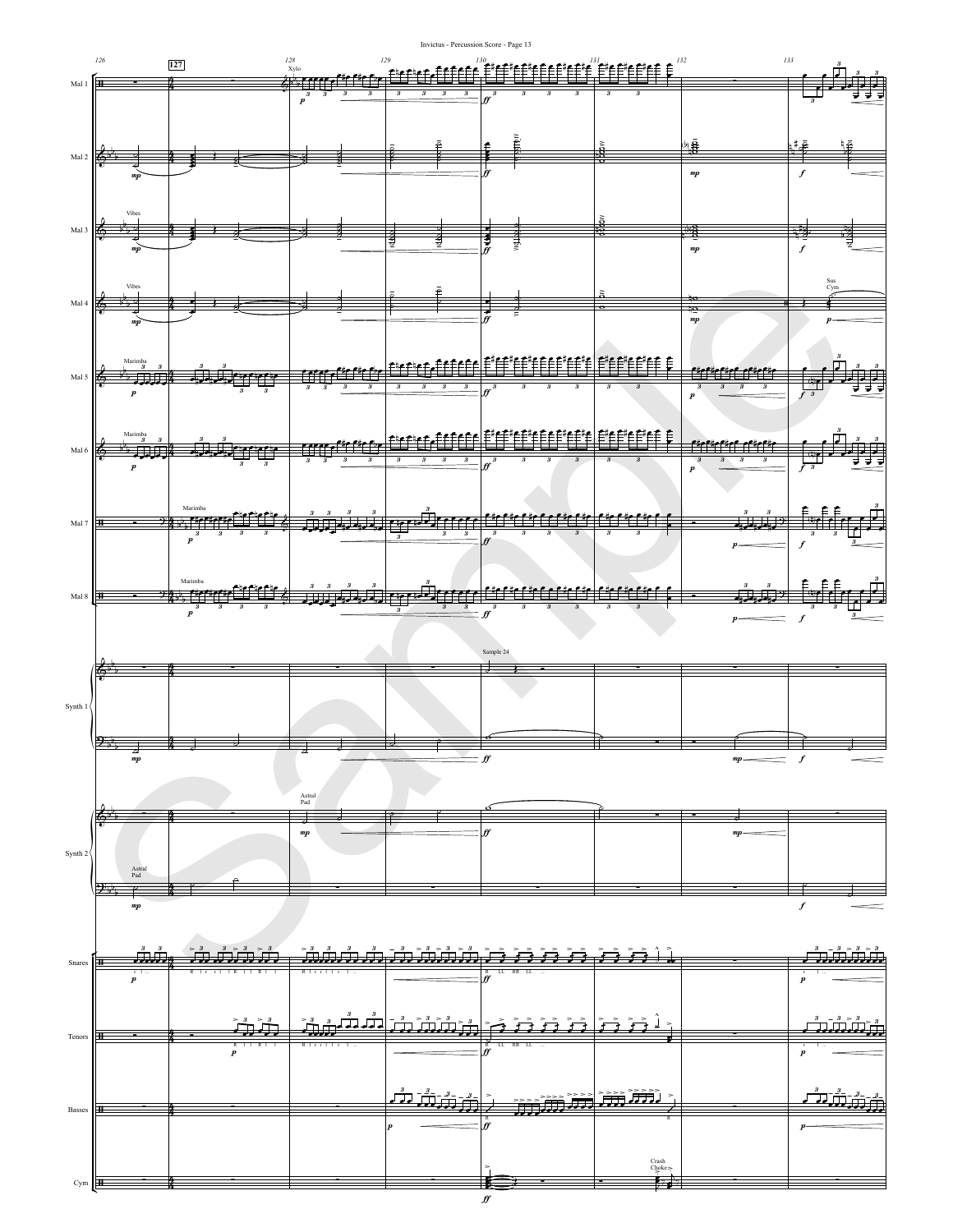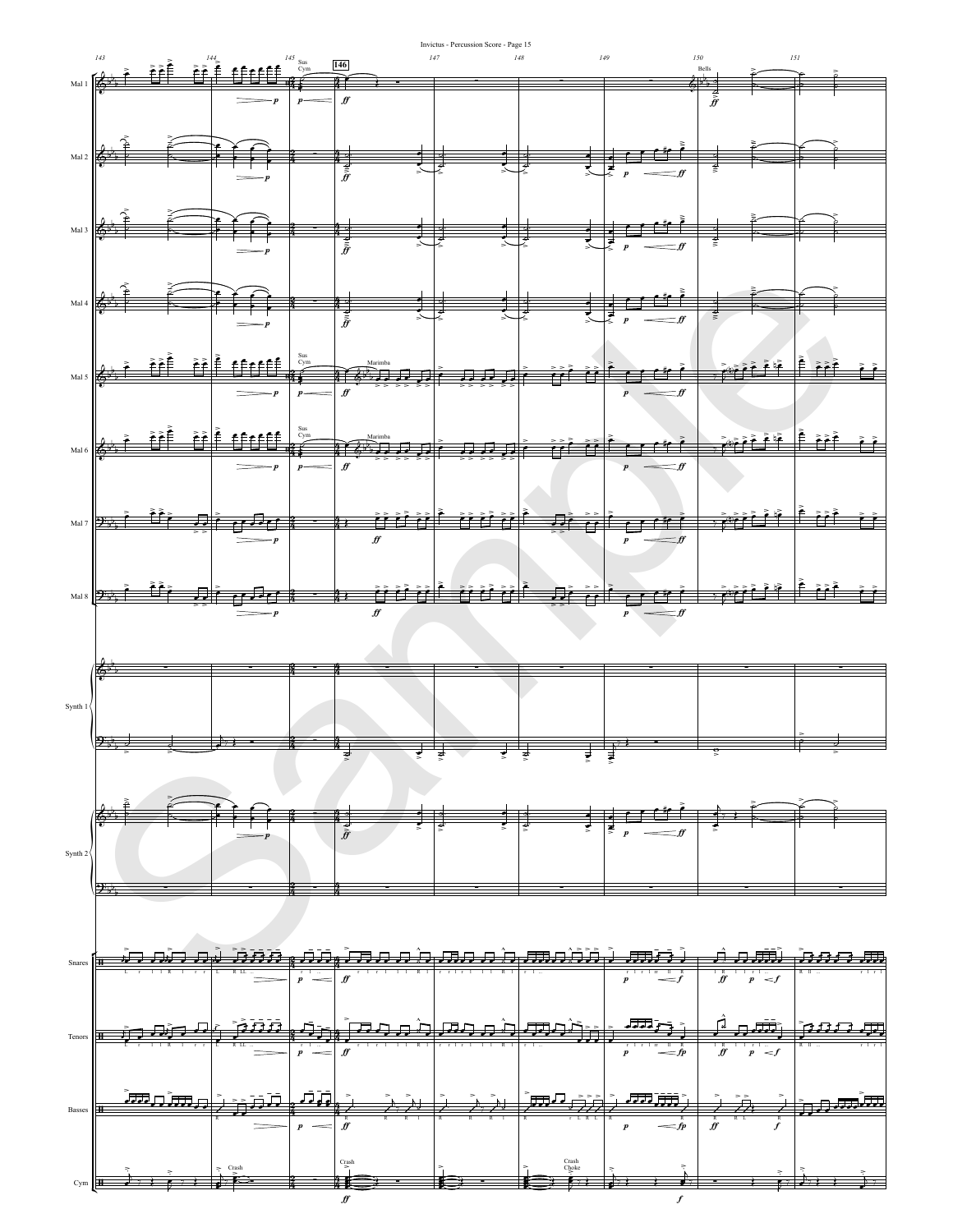